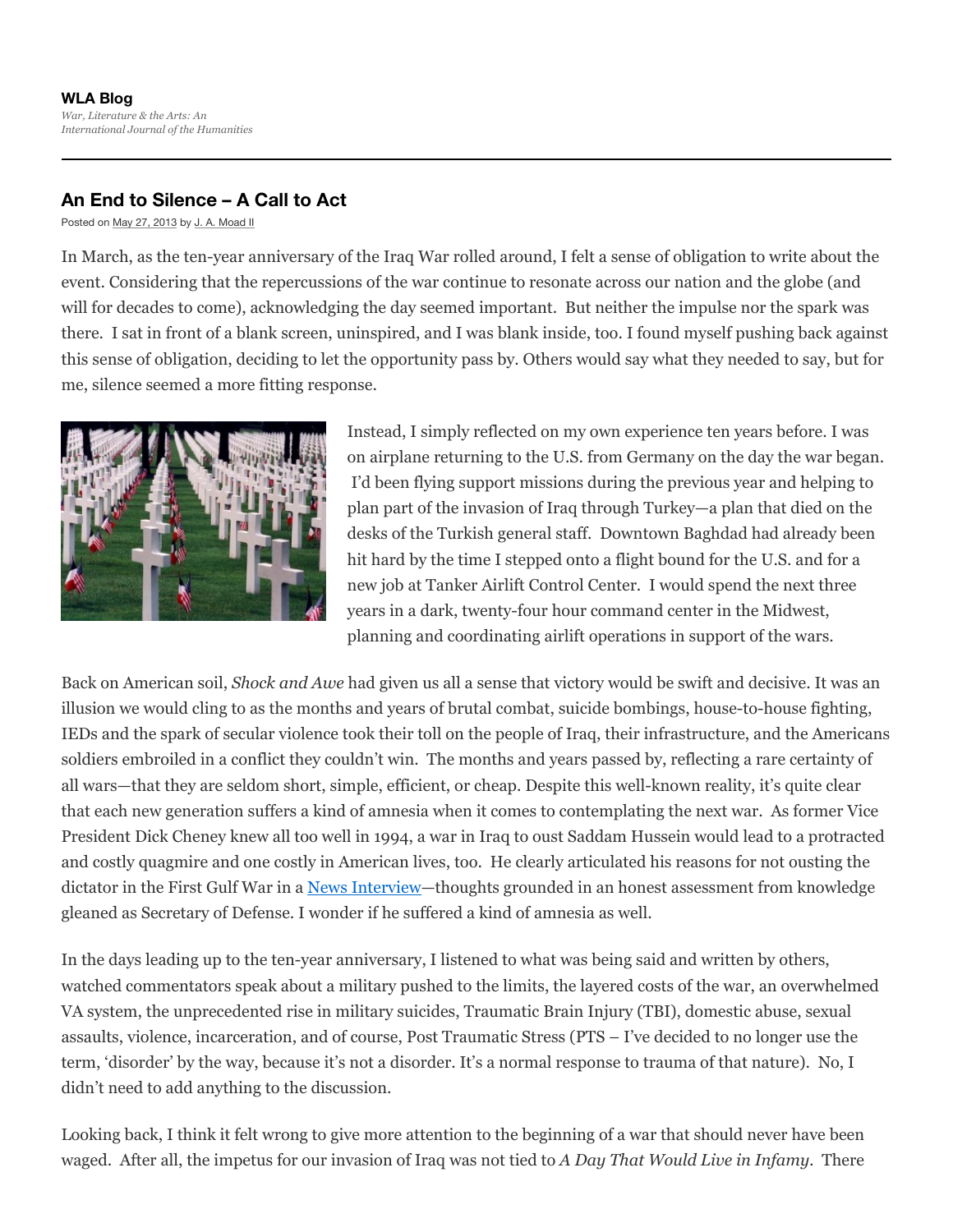was no 9-11 or Boston Massacre from which to ground our methodical march toward war long after the Two Towers fell. No, the decision to invade Iraq seemed to mirror the start of other unnecessary wars in our past—the 21 Century version of the *Sinking of the Maine* or *The Gulf of Tonkin Incident*. It was linked to insecurity, to fear stand an abiding need for retribution in the aftermath of an attack we were still coping with. Afghanistan wasn't enough. We needed to believe there was more at work out there, and despite little or no proof, we accepted the plausible scenarios, let our fears drive us, indifferent or unaware that intelligence had been manipulated or obtained by torture.

I fell in line too, clinging to flimsy evidence, compelled by the desire to stop another attack. In part, I think we were entranced by our own good intentions as well: to be a force for good, to end a brutal tyrant's reign, stop his use of weapons of mass destruction, and to spread democracy throughout the Middle East (a naïve endeavor if ever there was one). This is, after all, a vein that runs deep within the American narrative—a sense that all our wars are done for the right reason (a myth we need to confront, as well). I remember all too well, my own sense of certainty that Iraq was hiding weapons that could fall into terrorists' hands. I silenced the questions within me, letting my own fear and need for a degree of certainty—action in the face of danger—drive my thinking. But like so many of us, I was wrong.

The voices questioning the need for war were stifled or silenced by the resounding drumbeats of a war machine in motion. Derided as unpatriotic or weak, those few voices were pushed aside, and a pervasive silence ensued as the military prepared and government contracts were signed. Yes, the beasts of war were uncaged—acts that we, as a society, are complicit in.

But for me, the question is, why? Why was it so easy for us to silence the voices of the past and present, the voice of doubt within us, the lessons from history and the literature of war, and even the counsel of Generals who chose to question the war effort? I've come to a conclusion that we've marginalized the important voices of past wars relegated the literature of war to a narrow genre of study to be looked at through a distant lens. The lack of a war on our shores has made this failure easy to understand.

Over the last decade I've become all too aware of the lack of knowledge—the limited education that our students have been afforded on the subject. Whenever I speak with an English professor or high school teacher, they always tend to mention the one or two books they've chosen to teach in the genre: *The Killer Angels, The Things They Carried* or *Catch 22*, but they seem uncomfortable delving too deep or taking the discussion into the dark places we need to explore. Instead, we tend glorify war in movies, video games, and even in our history–a great disservice to our future by failing to study the effect of war on our nation. It is my hope that these wars of the Twenty First Century and the current generation of Vets will continue to open the door to a greater dialogue… an end to silence.

Yesterday, I was all ready to post this piece. I was planning to simply add a final paragraph to reference the *Living List* I published two and a half years ago. At the time, I listed the top thirty recommended war literature books from people in the War Lit community. I was planning to end this piece by writing how I'd been asking people over the last few years the following question: What books would you add to the list? The response has been amazing, and I've discovered something new or different that I'd never read before. I was planning to make one final call to everyone out there, and then to post an updated list of a hundred books on the subject (which I'm still planning to do, by the way). But an opinion piece I saw in the Washington Post yesterday, made me pause and rethink what I wanted to say.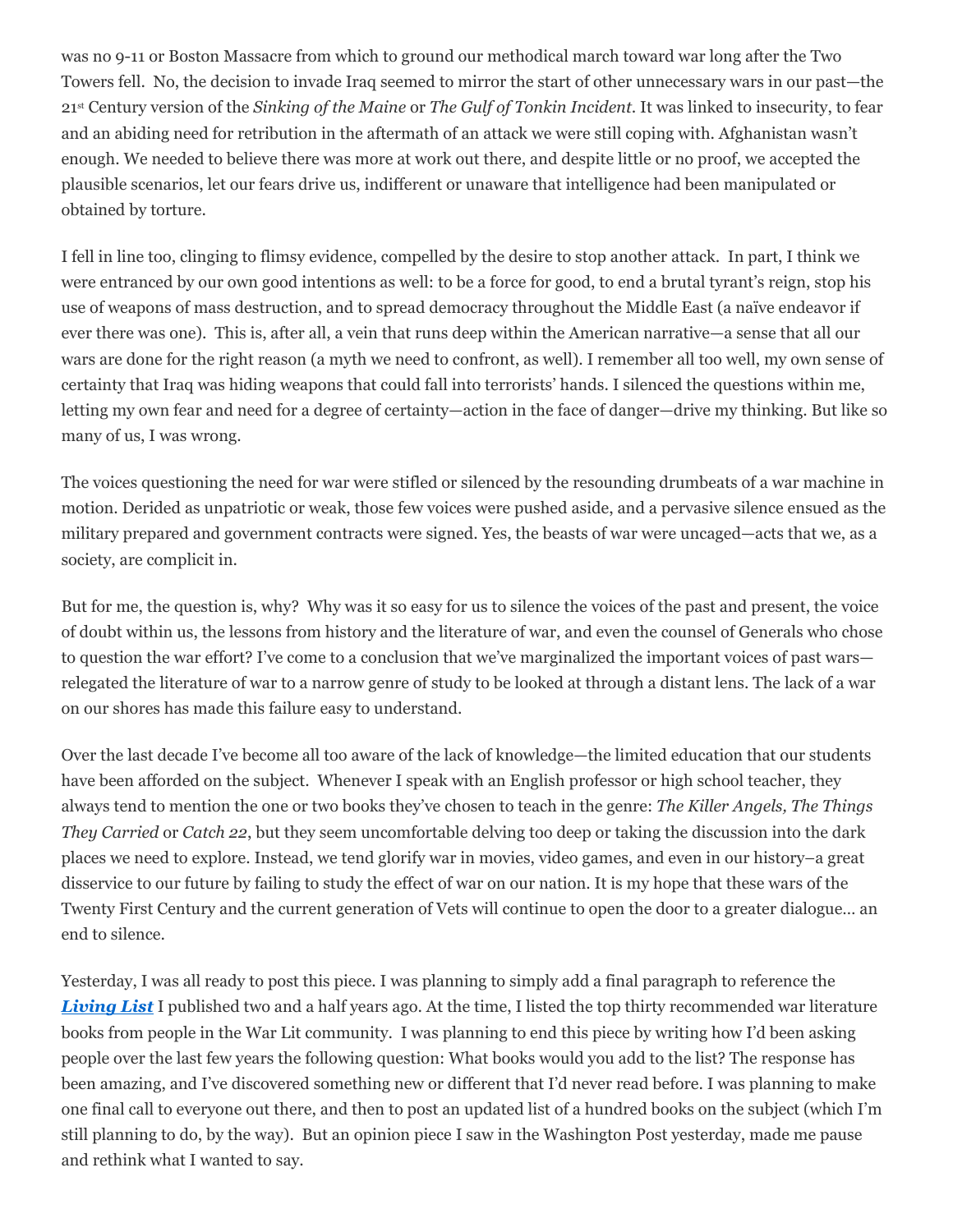The piece, *Veterans Need To Share the Moral Burden of War* was by Sebastian Junger. While I agree with almost everything he had to say, his final plea to Veterans prompted me to rewrite the ending to this essay and take things a bit further. At the end of his OpEd, he wrote,

*"On Memorial Day or Veterans Day, in addition to traditional parades, communities could make* their city or town hall available for vets to tell their stories. Each could get, say, 10 minutes to tell *his or her experience at war. Attendance could not be mandatory, but on that day "I support the troops" would mean spending hours listening to our vets. We would hear a lot of anger and pain. We would also hear a lot of pride. Some of what would be said would make you uncomfortable, whether you are liberal or conservative, military or nonmilitary, young or old. But there is no point in having a conversation about war that is not completely honest."*

My first thought was, *I hope something like this can happen,* but I realized as I began crafting the ending to my own essay, *Hope* isn't enough. While Sebastian's sentiment is a respectable one that I subscribe to, the reality is that the Veteran-Civilian divide is still too wide. For the non-writer Veteran out there, sharing a personal story with civilians is an incredibly challenging endeavor. I've worked with Veteran writing groups, and even in rooms surrounded by other Vets, it's difficult to get them to write or talk about what they've experienced. The pain, anger and hurt from the trauma is too powerful to share with just anyone. But Sebastian is right, this idea of sharing their stories is incredibly important–something that needs to happen. But it needs to start at a much earlier level.

The history of Memorial Day is grounded in Decoration Day—a day on which the graves of Civil War Soldiers were decorated. It has evolved and is meant to honor the fallen from all our wars—to be a reminder of the sacrifice they made for our nation. It's a powerful and sincere endeavor with parades, flag waving, and a moment of silence to honor the dead. But these gestures are empty without recalling the stories of the suffering endured by those who gave their lives on our behalf.

In addition to serving as a means of respect, *silence* can represent many things: denial, ignorance, fear, repression, and death. As a friend once told me, her father who'd fought in World War II was bothered by all the Vietnam Vets who came back home with horrible stories and spoke out against the war. That new generation of Vets had broken an unwritten code of silence among Veterans of World War II—a code they'd suffered under as their war faded into the background of the Cold War. Their war had been such a horrific experience, one that Americans at home had been distanced from and wanted to let go once the fighting had stopped. It's understandable, of course. We were a nation exhausted from the war effort and didn't seem interested in confronting the harsh realities of that era. Those men of the Greatest Generation were never afforded the opportunity to share their stories. The result, as we've come to understand over time, is that behind the silence lies repression, anxiety, violence, alcohol and drug abuse—issues which have rippled across generations, touching each of us in one way or another.

Yes, we need to end the silence, and rather than simply express the importance of reading the literature of war, I'm going a step further. I'm calling on all the educators across our nation to share the voices of the past wars—the stories of the dead and the living—to resurrect the ghosts of war and end the silence. After all, hope requires a form of action to achieve that which we hope for, doesn't it?